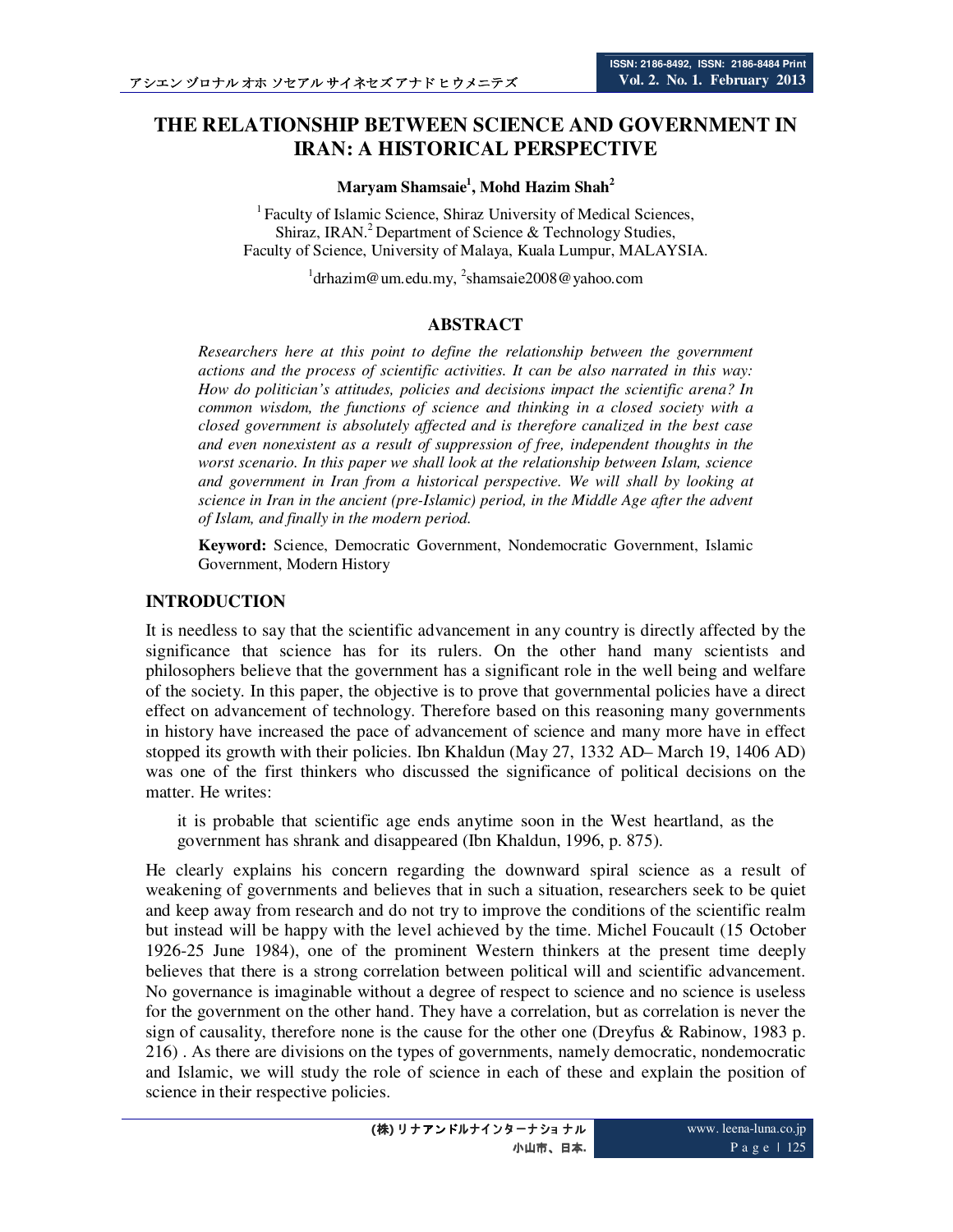# **SCIENCE IN DEMOCRATIC AND NONDEMOCRATIC GOVERNMENTS**

There is a very close proximity between science and democracy in countries. Meaning that knowledgeable people opt for democratic governments and such governments help science to advance rapidly. Therefore, a real democracy is never achievable until a desirable level of scientific advancement in a country (k.farsoun & mashayekhi, 1992, p. 163) is achieved. On the contrary, in a closed dictatorship there is no room for advancement of science as research is banned. We can see that the fall of many governments has been the direct result of ignoring the scientific societies of their time, such as the fall of church power in the medieval period in Europe. Now even this science can be harmful as the building blocks of the Western governments is humanism which is empty of spirituality. Therefore, such governments have used science in a utilitarian way and this view of science can be harmful to the society as a whole. This will put science in the hands of a handful capitalist that use science in the way of their own profit. It is dangerous to put science in the hands of capitalist as many thinkers such as Karl Marx believe that such a process will fail scientific advancement. As a consequence of such overwhelming presence of the capitalists in the scientific and political environment, total destruction of the human society will be predictable. This is an idea endorsed by Marx, Spangler, Jürgen Habermas, and other thinkers of the Frankfurt School. As a result, for science to advance in a country there needs to be a society prepared for that, as Reza Davari Ardekani believes that in the developing nations, there is a utilitarian look at science which explain that science is just required for their success and economical achievement, rather than an understanding based on the respect for science itself.

On the other hand, Soroush believes: "the type of governance-democratic or nondemocraticis understandable by observing its relationship with science, meaning that science-centered governments are mostly democratic and Platonic governments mostly dictatorial. Therefore through material science there will arise a dictator-like government whereas through spiritual science emerges a democratic ruling. (Soroush, 1994a p. 346) Mohammad-Taqi Ja'fari-an Iranian philosopher, (1923 - 15 November 1998) -believed that the biggest threat to science is creating a "scientific democracy" to achieve their own materialistic goals (Jafari, 2000, p. 89).

# **HISTORY OF HIGHER EDUCATION IN IRAN**

The modern higher education in Iran has a 100 year history, although the tradition of higher education in Iran dates back to the Sassanid Empire.

# **Pre-Islamic Era**

As mentioned before, Nusaybin was one of the most central scientific establishments of the ancient era. With the development of science in other parts of the world specially in India, the number and the prominence of the institutions of higher education started to grow(Hill, 1993, p. 4). One of the very important scientific institutions established in the ancient Iran was the Jundi-Shapur Institute which was founded by Ardeshir I, founder of the Sassanid dynasty in 208 AC. For centuries it was the main pole of medicine, pharmacy, veterinarian, philosophy, astronomy, math, rhetoric, logic and etcetera.

#### **Post-Islamic Era**

 It was not until the Great Seljuq Empire in which the contributions of Nizam al-Mulk, better known as Khwaja Nizam al-Mulk al-Tusi (born in 1018 – died on 14 October 1092), the cholar and minister of the Seljuq Empire, led to the establishment of new scientific and educational institutions. He established a chain of Nizamiyyahs (a group of the medieval institutions of higher education) during the fifth century of Islamic age. The most prominent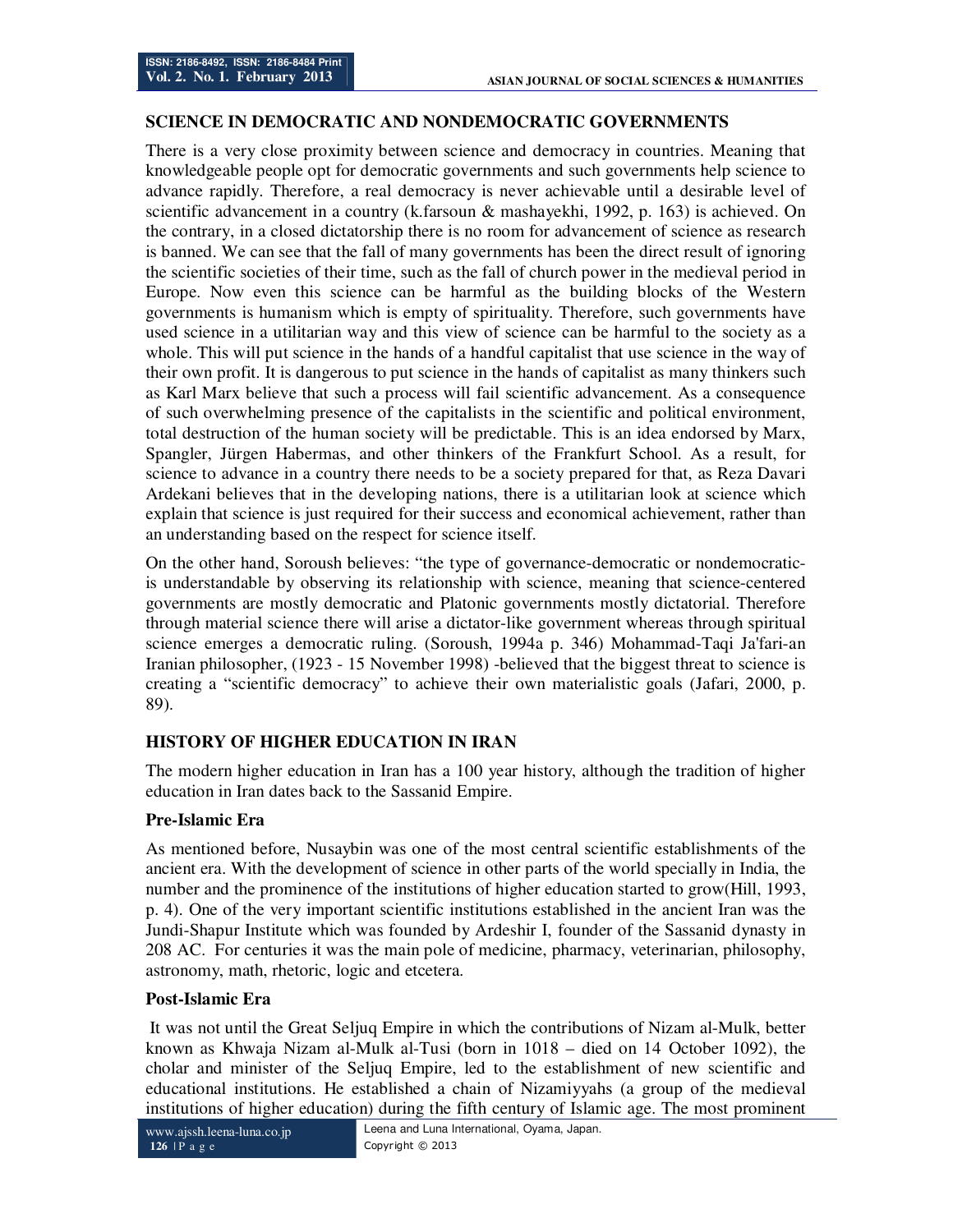of those institutions are Saeedieh and Beihghie in Neyshabur, Balkh, Herat, Amol and Isfahan. In them, students studied *Fiqh, Hadith*, interpretation of Quran, math and medicine (Afzal, 1969, p. 2).This was the successful example of new life of education in Iran after Islam which became a building block for the development of other institutions in the years after. These institutions were financed by the fees which were intended at the students and this fee would be enough for maintaining and development of the establishment. The most prominent scientists of this era include Avicenna (980 - 1037), Ghazali (1058–19 December 1111), Nasir al-Din al-Tusi (18 February 1201– 26 June 1274, Saadi Shirazi (1184 – 1283/12910 and many more. Meanwhile, Nasir al-Din al-Tusi established a gigantic library including 400,000 books from all around the world as well as a huge observatory in Maraghe, Neyshabour. Hulagu Khan (a Mongol ruler who conquered much of Southwest Asia) is said to have financed these establishments (Nasr & Leaman, 1993, p. 542).

Unfortunately, with the decline in national peace and unity the pace of science in Iran started to deteriorate and with the Mongol invasion of Iran began in 1219, and it completely stalled. Until the beginning of the Safavid Empire in 1502 which marked the beginning of the Golden Islamic Age in science and art. One of the most important factors of the high speed development during this empire was the national unity which was the result of unifying the religion of the people. Even the Jundi-Shapour Institute ceased to be a governmentally financed scientific establishment at the middle of the Safavid rule (Tayeb, 1974, p. 5). As mentioned before, the Shiite Islam was the unifying factor in Iran when Safavids came to power. In the religious establishments of the time Shiite fiqh and hadith was taught relentlessly and many scholars were educated during this time.

# **HIGHER EDUCATION IN MODERN HISTORY OF IRAN**

With the beginning of the age of communication and commerce, the idea of establishing modern educational and scientific institutions was born in the Qajar Dynasty in 1794.It all started with Dar al-Funun , established in 1851, the first modern institution of higher learning in Persia. It was founded by Amir Kabir and it was considered to be a poly-technique at first (Dorani, 1997, p. 129). He had been schooled in Russia and Turkey and felt the need to a modern educational system for educating a new generation of experts to run the country. He first intended to introduce science and engineering to normal people. Therefore, the institution started with engineering, pharmaceutical sciences, medicine, fighting, mining as well as history, geography, natural studies, math and etcetera.(Shabani Varaki & Mohammadi Chaboki, 2008, pp. 17-49)He believed that international lecturers have to keep their distance from politics and concentrate on teaching only. This is the reason behind his interest in hiring lecturers from Austria, rather than from Russia, France or Britain, where it had benefits in Iranian politics.Amir Kabir was blackmailed, crumbled and assassinated by the order of the King, and after a period of 50 years, the institution was almost deteriorated. After the Persian Constitutional Revolution and with the inflow of French lecturers, the institution gained its weight again and played a huge role in introducing the western culture and civilization to the Persian people (Hashemi Rafsanjani, 1967, p. 137).

The first official university in Iran (Tehran University) was founded in 1928 by Shah Reza Pahlavi. The building blocks of this university were based on the French model of education and even the design of the university followed a French tradition (Adle  $&$  Marefat, 1992, p. 106).

After the Second World War, Shah Mohammad Reza Pahlavi the successor of Shah Reza Pahlavi decided to shift gradually from the French to American standard of education. Based on this decision, he tried to attract the attention of the American academia to the Iranian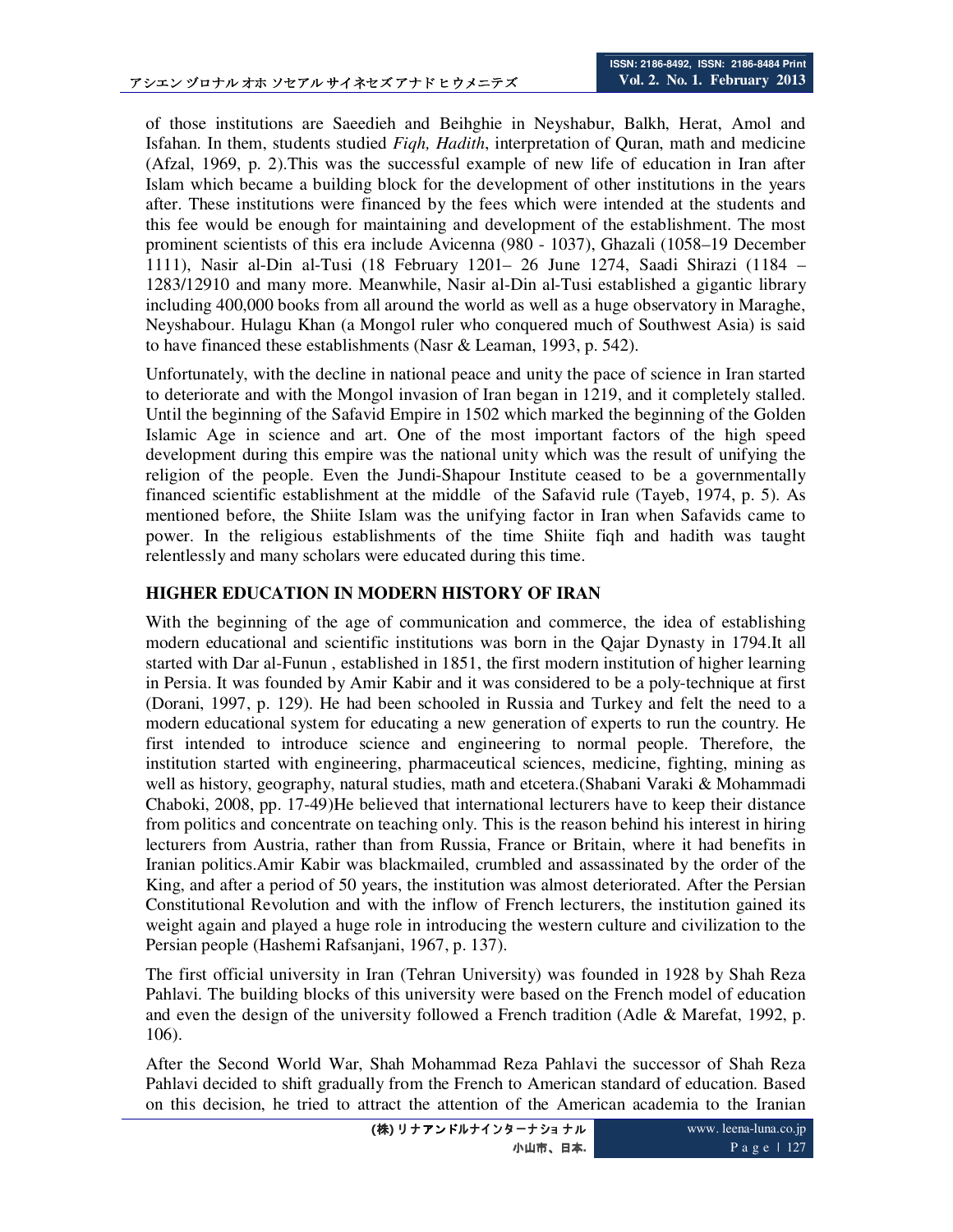educational atmosphere. In 1960, Shah Mohammed Reza Pahlavi, invited University of Pennsylvania president Gaylord Harnwell to come to Iran and examine Iran's higher education institutions. Harnwell prepared a report at the Shah's request, entitled A Pattern for a New University in Iran, and the Shah subsequently decided that University of Pennsylvania would assist the Iranian government in transforming Pahlavi University into the only institution in the Middle East based on American-style higher education. The University of Pennsylvania thus became highly influential in shaping many of Pahlavi University's departments and institutions.



Fig 1: Higher Education System in Iran: Pre Islamic, Post-Islamic Era and Modern Era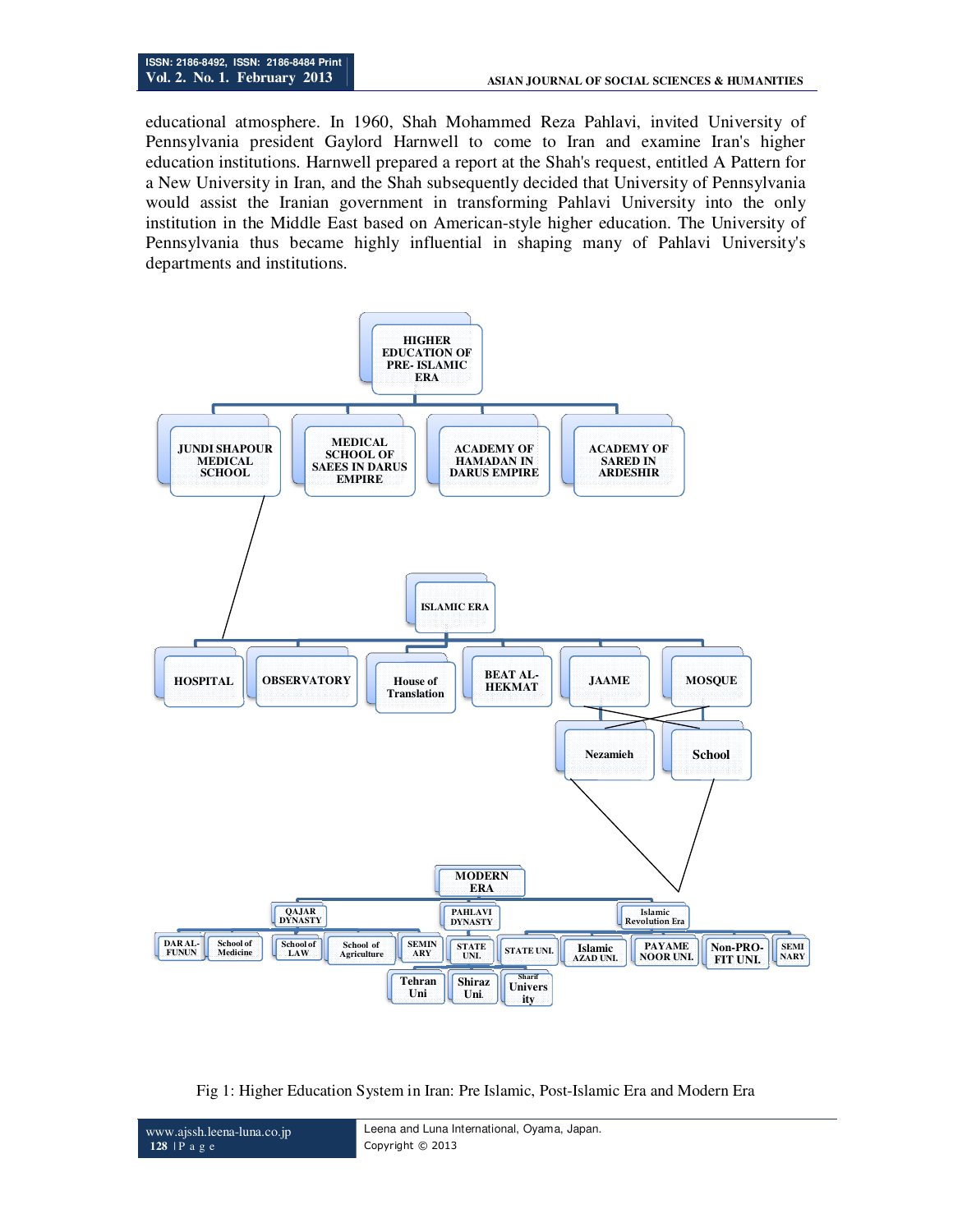# **Education in Iran after the 1979 Revolution**

With the occurrence of the revolution in 1979, the High Council on Cultural Revolution took the responsibility to re-establish and to reform the educational system in Iran. As of the acts passed during the 1980's in the parliament, all children aged between 7 and 18 are eligible for free-for-all education in governmental schools and institutions. Vocational and technical schools are also available for those who are interested, as those who are interested in higher education can proceed to university degree upon sitting for the university entrance examinations.

## *The Cultural Revolution*

The Cultural Revolution (1980–1987) was a period following the 1979 Islamic Revolution in Iran where the academia of Iran was filtered of Western and non-Islamic influences to bring it in line with *Shia* Islam. Currently, the Iranian educational system has many students in first degree, second degree, PhD and doctorate. There are 400 educational and research centers in Iran which work in governmental, private, and distant study areas.

## *Higher Education Authorities in the Islamic Republic*

This part divided into two broad categories:

# *Council on Iranian Cultural Revolution*

 As the highest policy maker in the educational matters this council has the following authorities:

- a) Evolving the educational atmosphere and cultural backbone of the society in line with Shiite Islam interpretation;
- b) Spreading and enforcing the Islamic teachings in the society;
- c) Spreading scientific and cultural incentives in line with Islamic *Sharia*;
- d) Protecting and spreading the Islamic and national values.

#### *The Organization and Government of science and Technology in Iran*

Its most important duties are:

- a) Developing, suggesting and enforcing agenda on all the educational and research institutions and guaranteeing cooperation between them;
- b) Defining the overall policies of the ministry;
- c) Setting the rules and regulations on hiring, enrollment, and employees' benefits which are previously set by the related authorities;
- d) Funding the universities and public institutions with the cooperation of the Ministry of Finance;
- e) Planning for educating experts in the areas of research and development;
- f) Setting rules and regulations on scholarship students and hiring them;
- g) Funding research and development funds for applying institutions;
- h) Running random auditions to the institutions of higher education in Iran;
- i) Certifying and assessing the foreign educational institutions;
- j) Permitting new institutions to be established or discrediting the disqualifying ones;
- k) Managing the permanent seat of the Islamic Republic in UNESCO.(Ministry of Science, 2010)

# **SCIENCE IN CONTEMPORARY ISLAMIC REPUBLIC OF IRAN**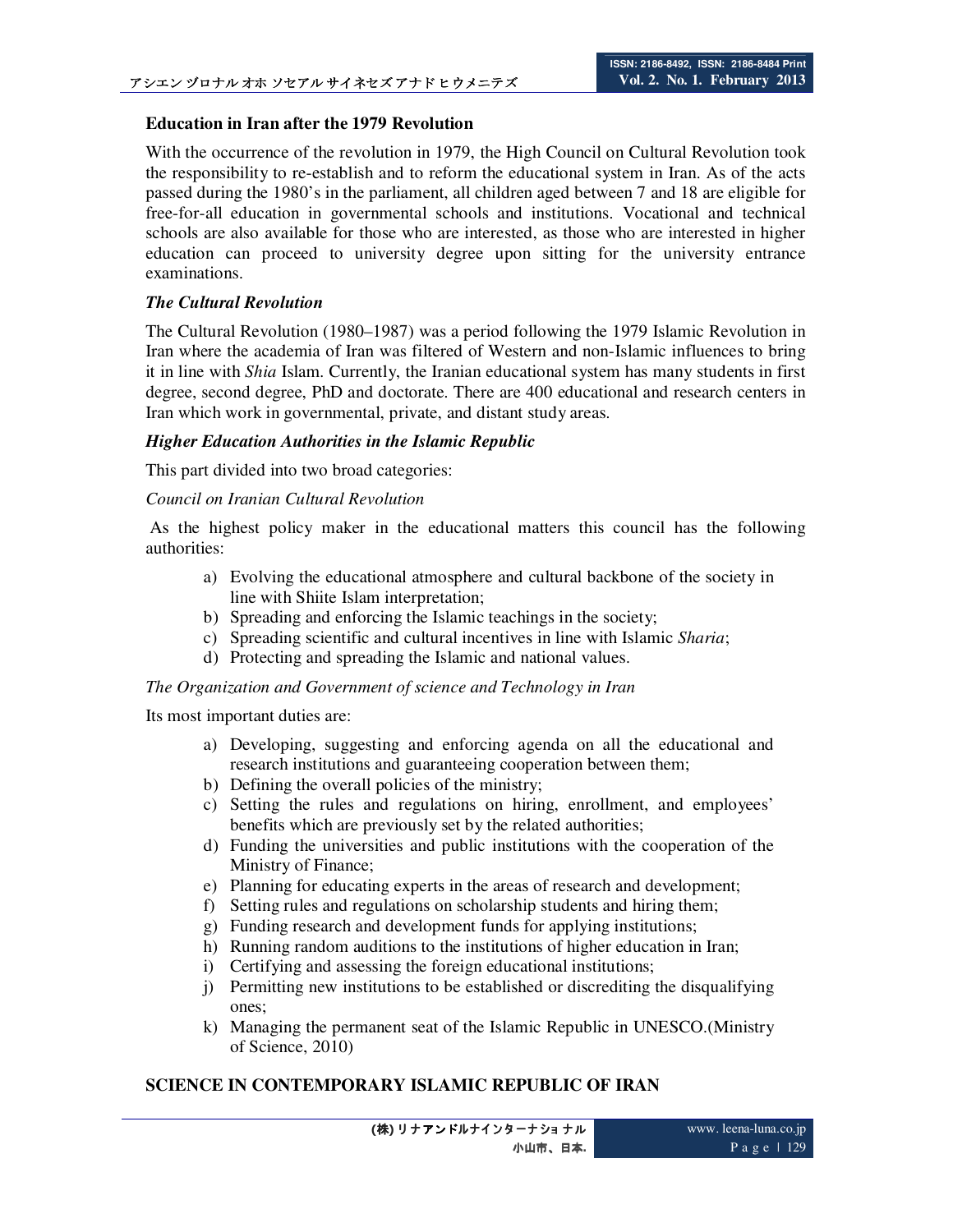Iran has always been a cradle of science for all its history and since the beginning of industrial revolution in the West; Iran has always been active in the direction of industrialization. This process took place during the Pahlavi era in which access to science and technology was fast and easy, but at the expense of self-belief and independence in both scientific and cultural aspects. With the rise of the Islamic Revolution in the 1970s and the beginning of self-awareness and religiosity in Iran, a fundamental shift in the mentalities of the Iranian people started to take place as a result of which huge revelations, both in quality and quantity, started to happen in the scientific and religious arenas. The Islamic revolution happened as a result of endeavors of believers and revolutionaries with an emphasis on Islamic values and a belief in a return to self and the real identity of the Iranian people. The main concern of the Islamic Republic is to manage the different social and economical needs under the supervision of the Islamic values and principles.One of the clear indications of the importance of science in the Islamic Republic is its Constitution in which a heavy legal allowance has been put to support research and science and the lawmakers as well, have a priority to pass laws and regulations which legally support scientific revelations and contributions and protect the Creator's rights. The Constitution has in itself several occasions which do so, to be named are:

- 1- In the  $1<sup>st</sup>$  and the  $2<sup>nd</sup>$  Amendments to the  $1<sup>st</sup>$  Principle of the Constitution it reads "The Islamic Republic functions on the bases of belief in the necessity of following Allah obtained by (a) the Holy Text and *Hadith*, and (b) scientific and technological shifts of humanity."(Article2) Clearly it is impossible to profit from scientific and technological shifts without research and study.
- 2- The  $2<sup>nd</sup>$  and the 4<sup>th</sup> Amendments to the  $2<sup>nd</sup>$  Principle of the Constitution necessitates: The  $2<sup>nd</sup>$ : "The general knowledge of public by the right mixture of media and press." (Article3, 2<sup>nd</sup> Amendments)The 4<sup>th</sup>: "Emphasizing on the importance of research and creativity in scientific, technological, cultural and social aspects by supporting scientific and cultural institutions and by awarding researchers." (Article3, 4 Amendments) Based upon this principle the Islamic Republic is required to use all the necessary resources to encourage creativity and research.
- 3- The  $24<sup>th</sup>$  Principle of the Constitution indicates that the press and the publication are to publicize anything unless it is against the Islamic principles and/or public/national interest. It's needless to say that the freedom of speech plays a very major role in development of creative and critical thinking in a society.
- 4- The right to free, compulsory education has been guaranteed under the  $30<sup>th</sup>$  Principle of the constitution until the age of 18 and to support free higher education up to the point of independence of the country. It is clear that illiteracy is the biggest obstacle to read and research and one of the first and most important responsibilities of the Islamic government is to tackle this problem and to raise the knowledge of the public specially the kids and alike.
- 5- The  $1<sup>st</sup>$  and the  $3<sup>rd</sup>$  Amendment of the  $43<sup>rd</sup>$  Principle of the Constitution declare that the economics of the Islamic government should be in a way that supports and helps the nourishment of the educational potentials of the public.
- 6- The  $141<sup>st</sup>$  Principle of the Constitution has prohibited people from having more than one public-sector job and has emphasized the role of research and non-stop learning in the career life of individuals. This suggests that even as an executive manager in the public sector, a person needs to read and do research and being needless of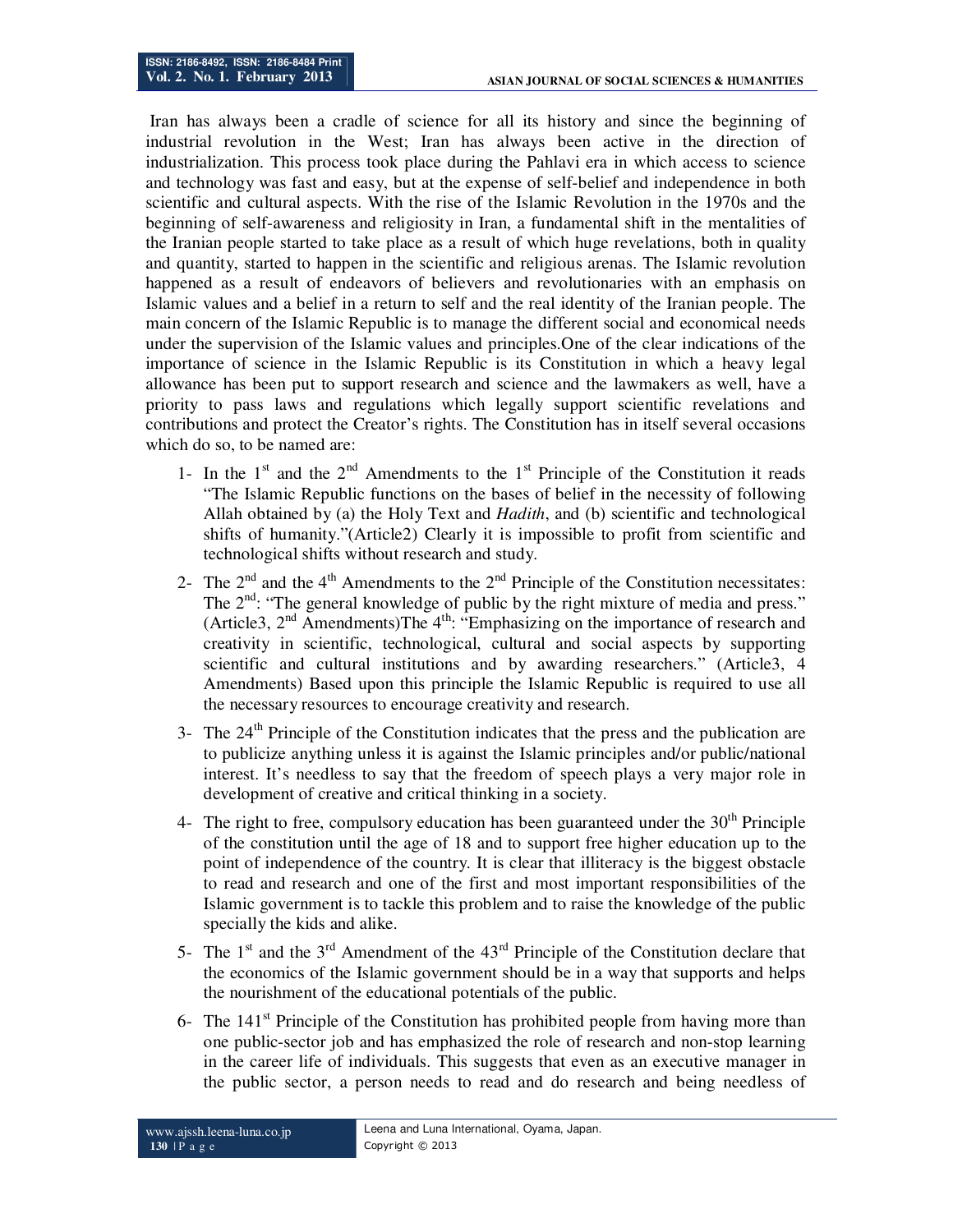reading and nourishing has no practical meaning. Everyone needs to read and should do research and examine their respective field of responsibility.

By surveying the different Principles of the Islamic Republic's Constitution we can learn that:

- (a) One of the necessities to reach to the goals of the Islamic Revolution is learning the principle of the science and technology which is impossible to achieve unless by supporting research and development in the country.
- (b) One of the responsibilities of the Islamic Government is to guarantee the rights and the privileges of the academic societies to support research and development and to nourish creativity. Therefore the Islamic government is required to allocate funds and support for this aim.
- (c) The government is required to set required economical policies by which the financial concerns of the academic society be eased and the obstacles as such are eliminated to support and encourage the soul and determination to create and research.
- (d) Reminding the executive managers of the country that everyone needs to study and keep nourishing and nothing can and should be an obstacle to research.
- (e) The Constitution has an emphasis on spreading scientific institutions and scientific journals.

The Islamic Revolution of 1979 happened at a time when both modernism and secularism were being spread very fast around the globe. In spite of this, the revolution happened under a totally Islamic constraint .Since the beginning of the modern education in Iran in the 1800s, up to a century after that, the Iranian educational system was occupied by foreigners (Hazeri, 1998, p. 29). The Islamic Republic tried to fill their place with revolutionaries. The intention to 'revolutionize' the country was in itself a very heavy weight for the new Islamic Republic and there could be nothing worse than the imposed war of 1980 and its impact upon the Islamic Republic. In spite of all of this and the numerous problems that such events have created for the Islamic Republic, many skills and abilities have risen out of necessity. Sanctions were not an obstacle, but they were merely harsh measures to encourage self-belief and creativity. It has not stopped Iran from obtaining nuclear power, stem cells, nanotechnology, and so forth. On the other hand, the war was not as late Saddam Hussein once suggested a 'three-day' war, but one which led to independence of many industries and capabilities.

Such experiences have had enormous effects on people one of which is strengthening the power of Islam in people's hearts and minds. One of the first actions taken after the revolution was to fight illiteracy. In 1980, when around 75 percent of people were illiterate, Ayatollah Khomeini ordered the creation of the Literacy Movement, and this was the beginning of the Cultural Revolution in Iran, by the direct order of the leader in 1981. It coincided with the expansion of higher education among the youth: The first entrance examination for the Islamic Azad University (a chain of private universities in Iran) took place in 1981. Ali Mohammad Kordan believes:

The establishment of the Islamic Azad University was one of the decisions of the Islamic government to expand the quality and the quantity of available study opportunities (Jahanbegloo, 2000, p. 63).

Overall, the number of universities across the country has had a sharp rise. To this should be added the expansion of the infrastructure of the current facilities and the number of offered programs and students. The number of students has risen from 250,000 to 1,200,000 in a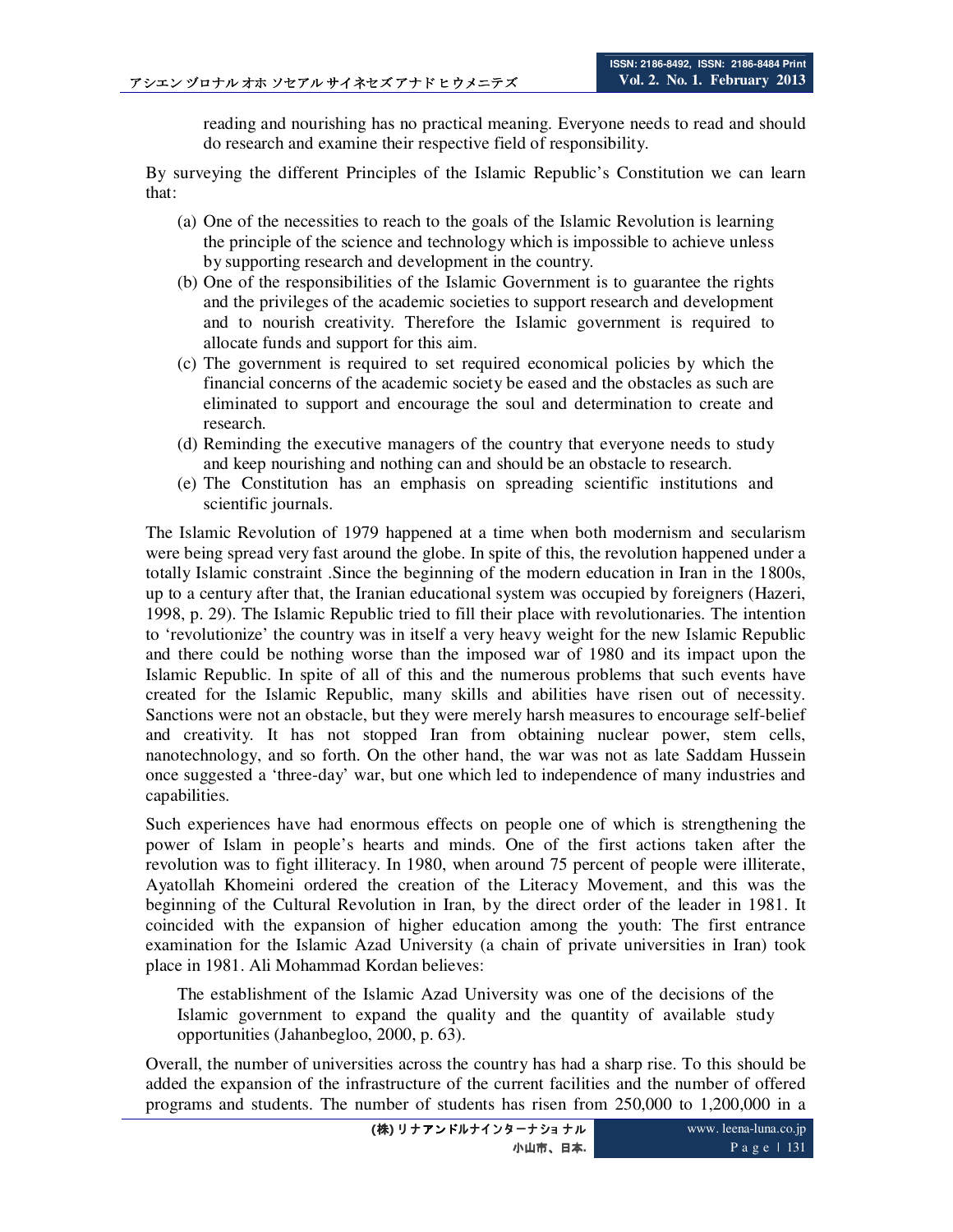period of just a decade. This steady rise was never delayed by the war and its consequences (Mansouri, 1999, pp. 142-143).

 In spite of heavy expenses required to offer the nation a modest educational infrastructure, it was a very necessary, inevitable cost; otherwise, the heritage of the former regime would be an obstacle to the goals of the Islamic Revolution. This truth roots in the reality that the supply and demand were not balanced during the Pahlavi era. Besides, the education offered in that era was not suited to the requirements of the society (Asghandi, 2003, p. 31).

One of the problems of the current educational government of the Islamic Republic is that the ratio of educational expenditure to the total national gross income is not even up to the ratio of most developing countries. This shows disrespect to the academic society of the country. The present leader of the Islamic Republic has a deep concern regarding the issue:

The compensation to the mismanagement and insufficient growth [in the pas] t lies in today and tomorrow. The elite [class] should take scrutiny and research very seriously and their endeavor is expected to override what is required from them. Increase the volume [of work] and use every single opportunity. Study and study accurately. Do not be satisfied with the minimum required, and [further] study… Up to 20-30 years, don't say it's too much [it isn't](khamenei, 1998, pp. 4-7).

Such concerns have had a strong effect on the situation, although the growth has not been linear and sometimes quality has not caught up with quantity in many areas. The feedback from the academic elite can have a huge impact on accrediting the endeavors in this area.

Reza Mansouri writes in a paper:

Professional research is very new in Iran. Before the Islamic Revolution only 3 percent of the physicists were actively engaged with research. The total number of articles therefore did not even reach 200 a year. Based on the research incentives and impact Iran was not among the top 25 developing countries, but after the [Islamic] Revolution things started to change. This year the number of articles produced by Iranian scientists surpasses 1000 and one of those articles attracted more than 100 citations (Mansouri, 2004, p. 240).

Ali Mohammad Kordan answer to the question: What are the impacts of the West on the Iranian educational system said?

The goal of the anti-Westernization of the country after the 1979 [Islamic] Revolution is avoiding the negative aspects of the Western civilization and attraction of the technological and scientific gains. In spite of that, this acceptance is not a form of closed-eye imitation which is encouraged by the academic society (Jahanbegloo, 2000, p. 63).

Shapour Etemad has done another valuable piece of research on the outcome of the scientific portfolio and activities of Iran between 1970s and 1992. He believes that the scientific research in Iran has in fact decreased during the peak of the Islamic Revolution and this process had its worst effects during the hardship of the sanctions in the 1980s. In spite of that he believes that we are currently at a proper position relative to the days before the revolution:

The number of articles published in 1991 (1370) is approaching its peak in 1973 (1535). With the establishment of many doctoral courses during the recent years we can easily hit the proper level in a short time. There is still a good place to ask whether we have really lost anything do far or not...(Etemad, 1999, p. 43)?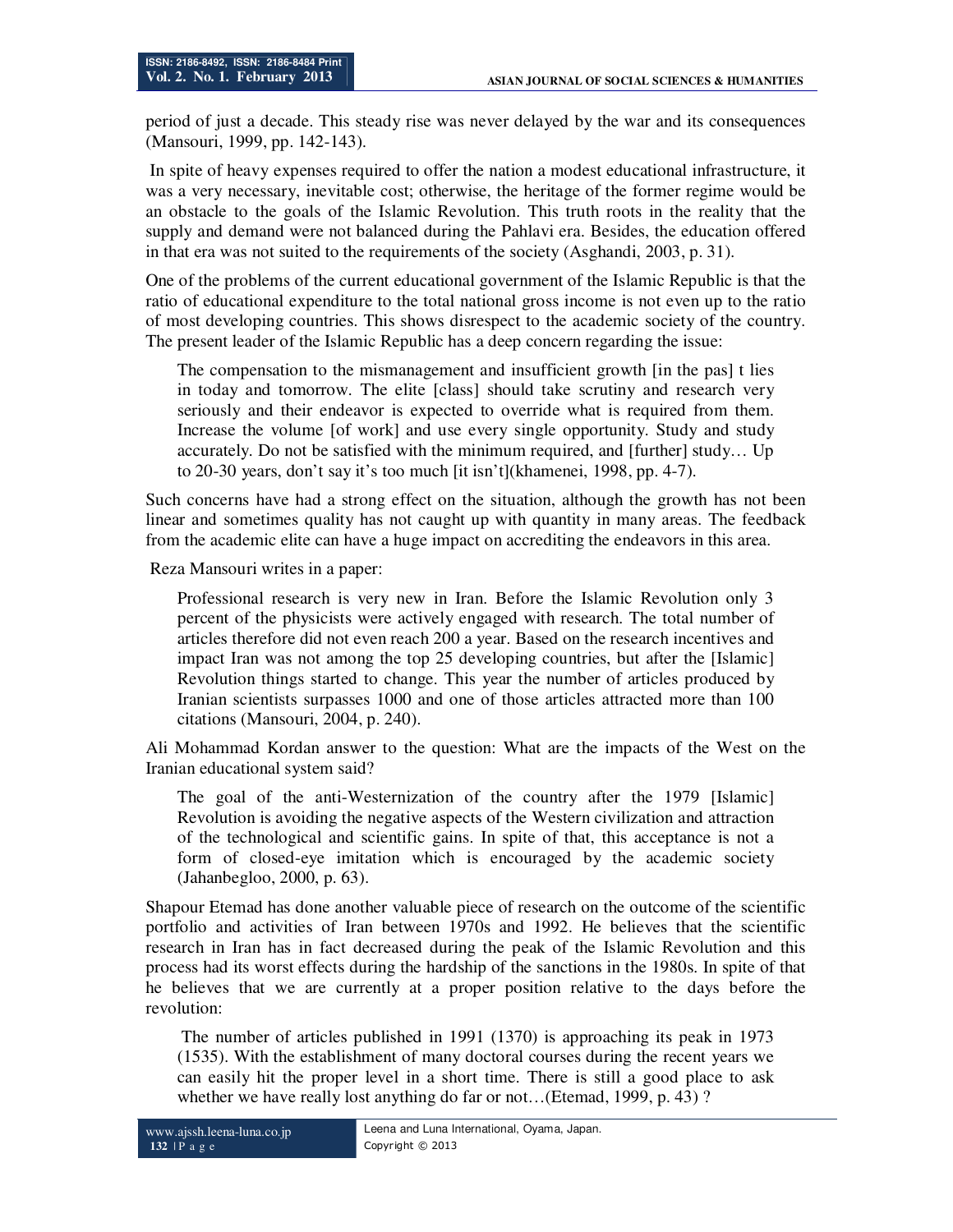A few years later many things had changed, to the extent that when he was asked about the situation of the educational centers around the country, he answered:

By considering the historical context of events, we are at a proper position relative to the pre-Revolutionary era—specially in the fields of engineering and medical sciences. We can now say that we have completely overcome the sudden fall in scientific research as a result of the imposed war. In fact we are now at a position in which we are doing far better in these fields, compared to the past. From a statistical point of view, in the days of peak oil prices the investment in universities soared for a year or two between 1978 and 1979. As a result, the scientific papers produced in one year reached to an unexpected height, but in the decade which followed, the fall began and the rise that followed the end of war ended in today's 400% increase in number of scientific papers to a historical 2000 papers a year, and still projected to increase(Etemad, 2003, p. 14).

Therefore, we conclude that in spite of all the problems ahead, the production of science in Iran is on its right track and is continuing its strong rise very smoothly. Faced with the question: Why have we not reached the developed world if the pace of scientific research is very fast? He replies: That's the issue. It is fast, very fast, but not steady enough [yet]. Try to relate this to earlier discussions about the views of Iranian's religious intellectuals on the importance of science within an Islamic polity.

What is the religious justification (legitimating) for science within a democratic Islamic government?

Among the politicians of the Islamic Republic the priority is to reach to a point where we are producers of science not merely importers. One of them has said:

We know no boundaries to hit. We aim for the sky. Our goal is not just gaining science, but spreading and developing it. We tend to accept that science is with others, but we want to change that mentality, by changing the role of university [from just teaching to producing]. For reaching this aim we need to shift to a more defensive phase not a passive, relative one (Mansouri, 1999, pp. 265-266).

Overall, these are a selection of necessities to reach to scientific goals of the Islamic Revolution:

#### **Recognizing the Right to Think and Act Upon**

 Perhaps one of the most important results of the Islamic Revolution is the revival of the self awareness and national identity and self steam among the Iranians for this important result that Iranians have the power to think and to act upon the result. What is therefore needed now the most is to strengthen this idea by creating proper atmosphere to nourish the potentials, and the significance of hard work should not be forgotten as well as it is quoted in Sura Najm (Quran,53:39) : "And that there is not for man except that [good] for which he strives." But the important thing is how much actions are put upon the Islamic principles: "It is not the matter of how comprehensive Islamic faith is; the important thing is how to use *this comprehensibility."* Mohamad Javad Larijani reminds us.(Larijani, 2001, p. 95)

 Therefore, only by creating enough support, proper atmosphere, and the creation of a steady flow between thought, action and execution which can lead to creativity and productivity.

#### **Understanding the Difference between Societies and Their Needs**

 The Western civilization has failed to globalize its culture to all over the globe and this a reminder that every society needs its own identity and it has been the path among the Iranian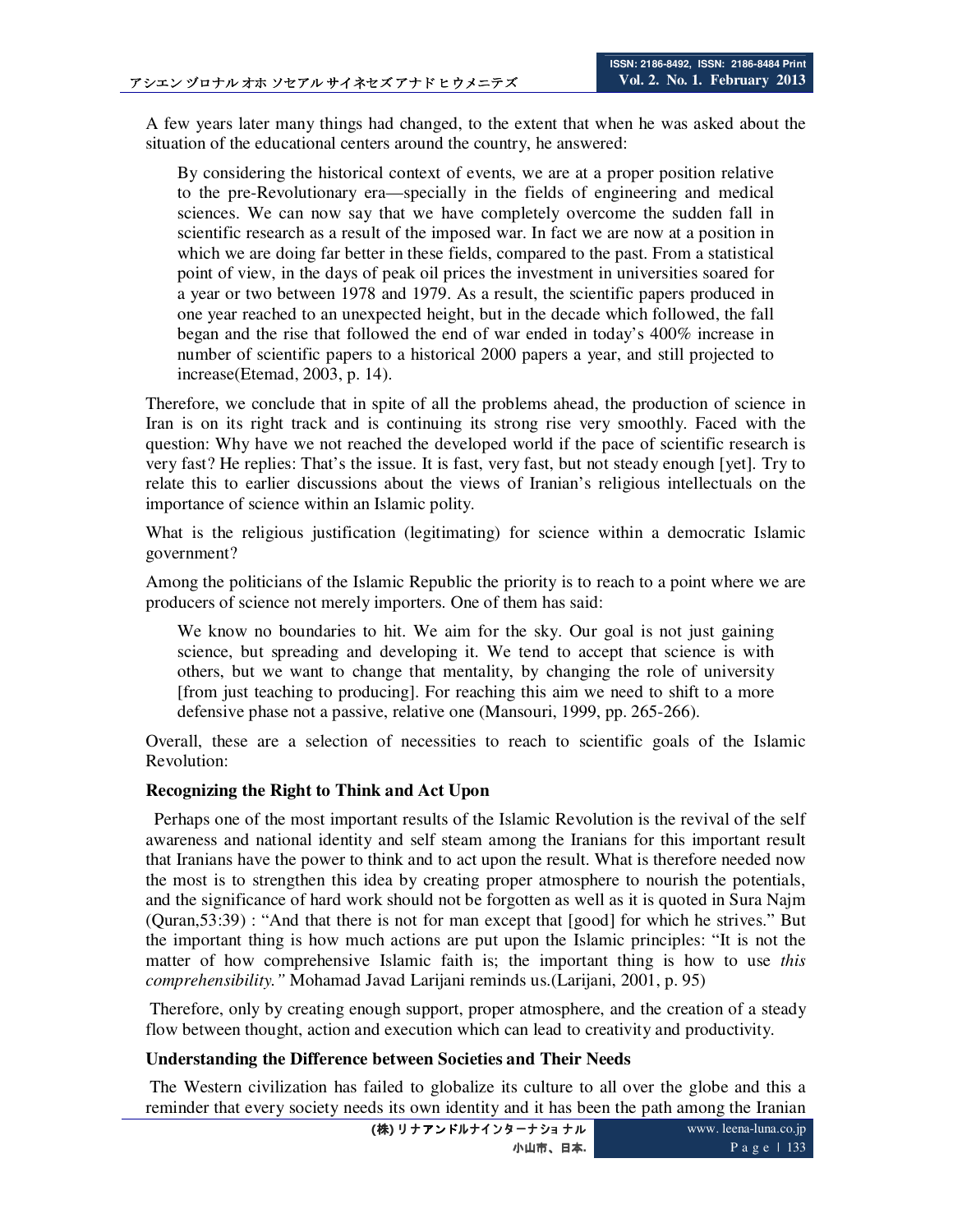politicians to emphasize on the Islamic identity and this means relating this to discussion of religious intellectuals in separate section. It is impossible to be at odds with the needs of the society when setting rules or policies for it.

## *Putting Together Hawzah and University*

These are the two major institutions with which every Iranian is in touch. Therefore when we talk about scientific breakthrough we definitely mean in both the directions of *Hawzah* (a seminary of traditional Shiite Islamic studies) and university. They both have their own philosophy and have to work independently but in a cooperative way. What matters most is their proper division of responsibilities in producing the Islamic science in the production of which both need one another.

# **Maintainign A Critical and Technocratic View toward the Modern Science and Technology**

It is needless to mention that the precondition to this is Islamic science. In fact, the more we become aware of the modern world, the more interested we become in actions towards more and more of it [knowledge]. Dr Mehdi Golshani believes: "Teaching the philosophy of science and sociology of science under the light of Islamic world view is necessary"(Golshani, 1998, p. 179).

# **Creating and Maintaining Proper Concepts Suited To the Current Situation of The Country**

This is especially important when approaching the liberal arts and humanities. Concepts in humanities are the tools of interpretation and because of the religious backbone of the Iranian society, government interpretations should take up a religious outlook because The Western concepts which lack the element of religion cannot be used in interpreting a religious society.

# **Creating and Strengthening the Scientific Institutions between** *Hawzah* **and University**

Such institutions have to be the place of gatherings and discussions for researchers and rhetoricians and there should be a proper space for discussing professional issues regarding different fields. In this way the scientific society will gain a better idea of its potentials for a more meaningful and correct form.

# **Emphasising On Interpretational and Combinational Methods in Scientific Research**

Monotheism is the main principle of the Islamic faith. Proficiency, on the other hand, is the main principle of the modern science. Although science has had very positive impacts by its existence, but it is still not the aim. The real goal of science is unifying the meaning of so divided and wide range of knowledge into one channel to know the only Divinity.

Late Mohammad Taghi Jafari has written extensively on the matter:

 It seems to me like abounding any of the two [science and Divinity] for the sake of the other has led to division from the law of knowledge: the necessity to analyze and look holistically. We should remember that not all analytical scrutiny is science, nor is all holistic methods a part of philosophy (Jafari, 2000, p. 89).

# **CONCLUSION**

The important and critical role which is played by the governments in setting policies friendly to producing science in a country is one of the themes which were repeated in this study. As proved in the lines above, the process of producing science is to a great extend dependent on the policies and the rules which are in practice. In the section related to the essence of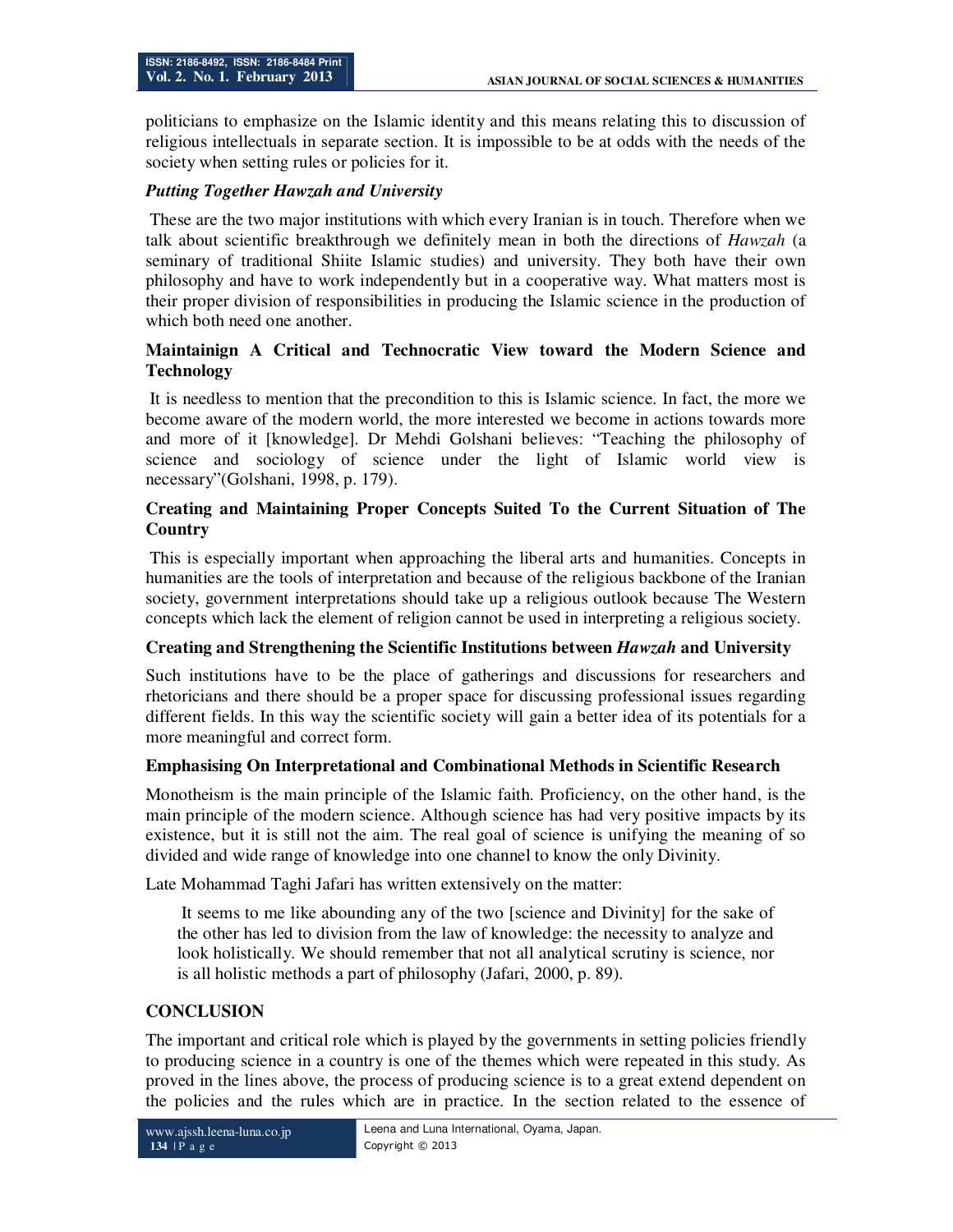governments and its meaning for scientific research we explained the democratic and dictatorial regimes in their own separate forms. In dictatorial regimes, as a direct result of closed societies, and political oppression and the lack of freedom, there is almost no potential for the enhancement of science and research. On the other hand, in democratic nations, as a result of open societies and freedom of expression, there is much space for scientific research and investigation. In several former Iranian governments there have always been a number of patriotic, efficient officials, despite the fact that the governments were corrupt, who took positive actions in spreading scientific thinking. In history, wherever there is a trace of dictatorship and ignoring the science and scientific figures, we see a decline in the power of the rulers. A good example is fall of the church in Europe. In trying to find out the reason behind our status as an underdeveloped nation we need to consider the factor of the dictatorial regimes in the recent and the far history of Iran. The apparent fact is that with the rise of totalitarian powers in Iran and the fall of the Islamic civilization the development of science and scientific research stalled. On the other hand, with the rise of free and democratic rulers, and by providing the necessary needs of the educated class we can see a rise in the rate of scientific development in the country, thus attracting the best minds. Dictatorships have always resulted in brain drain and a downfall in scientific research in the country.

#### **REFERENCE**

- Adle, C. & Marefat, B. M. (1992). *The Protagonists who Shaped Modern Tehran*. Paris and Tehran: Capitale Bicentenaire
- Afzal, M. (1969). *Rahnamaye Amoozesh Ale dar Iran*. Tehran: Moassese Farhang Mantaghehei.
- Asghandi, A. (2003). *History of Social and Political Development in Iran(1941-1979)*. Tehran: SAMT
- Dorani, K. (1997). *Tarikh Amoesh-va-Parvaresh Iran Qabl va Bad az Islam*. Tehran: SAMT.
- Dreyfus, H. L. & Rabinow, P. (1983). *Michel Foucault:Beyond Structuralism and Hermeneutics* (2 ed.). Chicago: University Of Chicago Press.
- Etemad, S. (1999). *Sakhtar-e Elm-o Teknologi dar Iran va Jahan*. Tehran: Nashr-e Markaz.
- Etemad, S. (2003). Situation of research in iran uneversities*. Iran News Paper*.
- Golshani, M. (1998). *From Secular Science to Religious Science*. Tehran: Institute Humanities science and cultural studies.
- Hashemi, R. A. (1967). *Amir Kabir ba Ghahremanane Mobareze ba Esteamar* (Vol. 1). Tehran: Moaseseye Entesharate Farahani.
- Hazeri, A. M. (1998). *Madares Gheir Entefai va Taherok Ijtemaie* (1 ed.). Tehran Sazeman Chap va Intesharat-I Vezarat Farhang va Irshad-I Islami,.
- Hill, D. (1993). *Islamic Science and Engineering*. Edinburgh: Edinburgh University Press.
- Ibn Khaldun, A. Z. (1996). *Mughaddamah* (M. P. Gonabadi, Trans.). Tehran: :Mossese-ey Elmi va Farhangi.
- Jafari, M. T. (2000). *A Study of thePhilosophy of Science*. Tehran: The Ostad Jafari Institute.

Jahanbegloo, r. (2000). *Irann va Modernity*. Tehran: Nashr-e Goftar.

k.farsoun, S. & mashayekhi, M. (1992). *Iran:political culture in the Islamic republic*. London: Routledge.